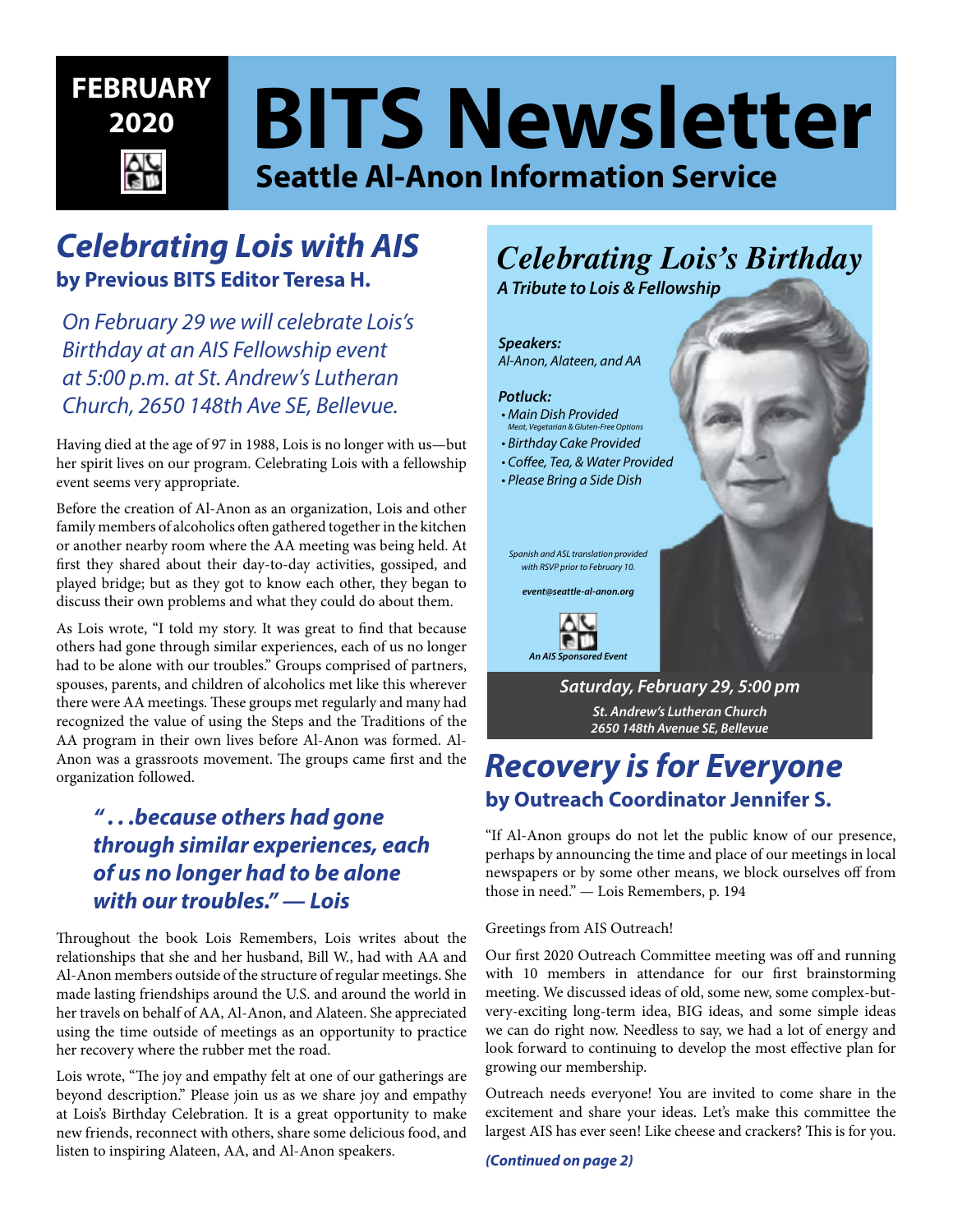# *Safety in Our Meetings and Al-Anon Traditions* **by Guest Columnist Lynne W.**

Lately, some of my regular meetings have struggled with handling disruptive people who seem unaware of acceptable meeting behavior. As stated in WSO's Let's Talk About Safety in Al-Anon Meetings!, difficult outside problems find their way into our rooms. We have a responsibility to provide a safe environment so that everyone can focus on recovery.

## *"We have a responsibility to provide a safe environment so that everyone can focus on recovery."*

Usually, the person needs an explanation—but sometimes, the disruptions can seriously threaten the ability of a group to function. A group facing this situation can make decisions based on an informed group conscience guided by the group's Higher Power. Al-Anon Traditions can guide us.

"Our common welfare should come first…" (Tradition One). What is best for the group as a whole must be the overarching principle when deciding what to do about a disruption. The principle that "personal progress for the greatest number depends upon unity" includes the idea that "each person's opinion counts and that no one person should force the group to do anything" (Paths to Recovery, p. 140). To me, this means that if a person becomes disruptive, I have a responsibility to speak up to keep the meeting on track and to help newcomers feel reassured, so they hear the Al-Anon message. It also means that no one can be expelled from a meeting except as a last resort after the disruptive member has had a chance to be heard and to amend their behavior.

"Each Al-Anon Family Group has but one purpose: to help families of alcoholics.…" (Tradition Five). This spiritual purpose is our only reason for existence. It guides us to keep in mind as we make safety decisions that our single focus must be "welcoming and giving comfort" to anyone affected by alcoholism, including the disruptive person.

It is essential to maintain safety in our meetings. If we keep our focus on our common welfare as guided by our single spiritual purpose, our groups will gracefully deal with whatever disruptions arise and be made stronger in the process.

### **CONTACT AIS** For Up-to-Date Information https://www.seattle-al-anon.org/

**To Order Literature**

e-mail [LDC@seattle-al-anon.org](mailto:LDC%40seattle-al-anon.org?subject=) or call 206-625-0018 and leave a message.

### **Office/Literature Pick Up Location**

509 10th Ave E #100 Seattle, WA 98102 Open Thursdays 9:30 a.m. - 3:30 p.m.

### **Mailing Address**

505 Broadway E #400 Seattle, WA 98102-5023

**To Speak with a Member**

call 206-625-0000

# *Recovery is for Everyone*

#### *(Continued from page 1)*

Worry that you won't have anything to contribute? This is especially for you. When we work in service together, we gain in our recovery. And it's FUN. Having fun while helping others is a HUGE part of our individual recovery.

Our next AIS Outreach Committee meeting is Wednesday, February 26 at 6:30pm in Queen Anne Lutheran Church, 2400 8th Ave W Seattle.

*Let it begin with me When anyone anywhere Reaches out for help Let the hand of Al-Anon and Alateen Always be there And let it begin with me*

Interested and/or have questions? Email Jennifer S. at outreach@seattle-al-anon.org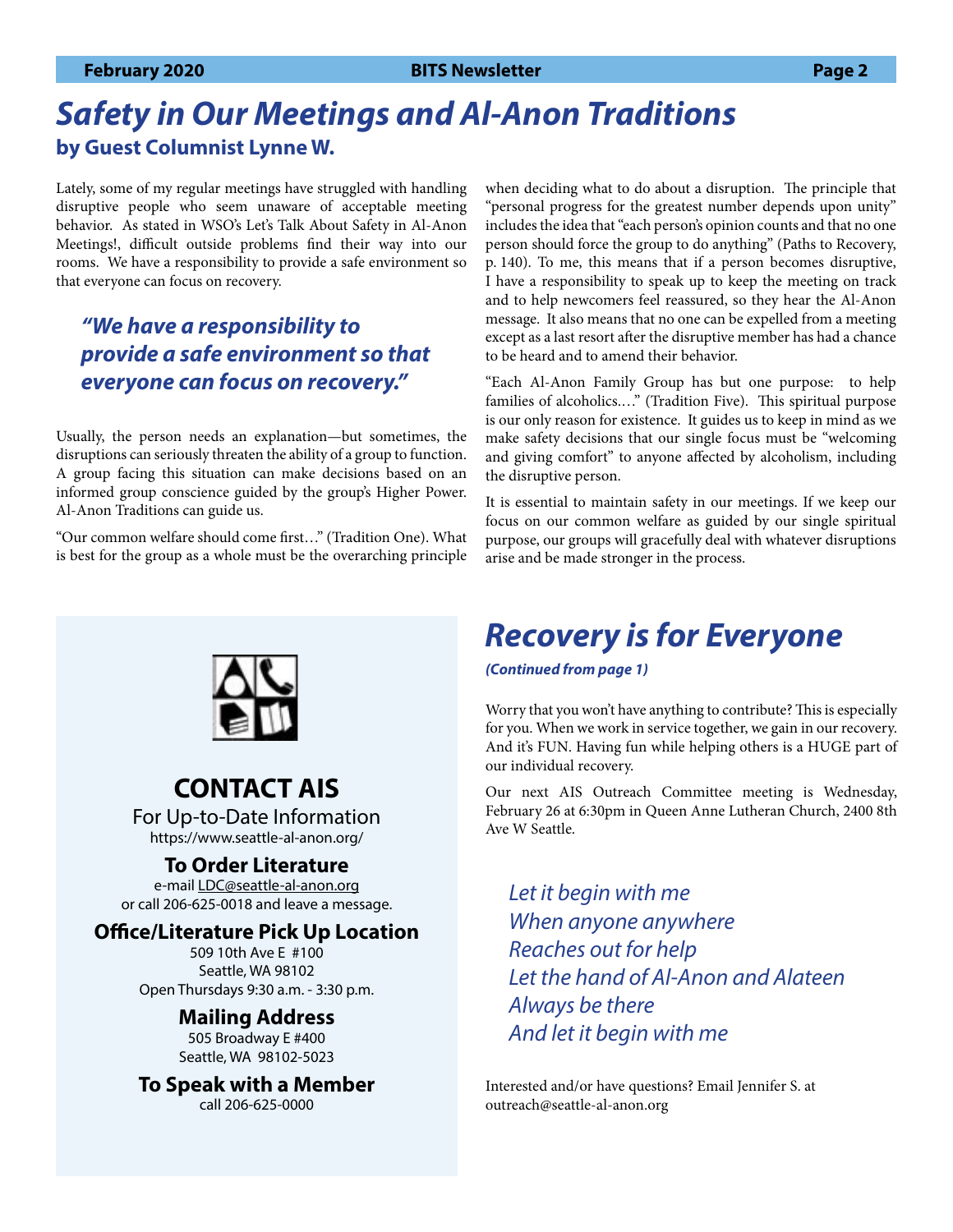

Out of the Toolbox by BITS Columnist Callie D.

# *Sharing My Experience, Strength, and Hope*

My first time in the rooms of Al-Anon was several decades ago. I remember being somewhat apprehensive, but despite being nervous, I felt determined to share. I liked the format of being able to speak without being corrected, criticized, or interrupted. It felt cathartic to read a page from a daily reader and then talk about whatever came up. Even though I was new to the rooms, I discovered I still had something viable to share as I already had life experience, could identify strengths, and was led there by hope!

Al-Anon became a safe place to talk candidly about things that had previously been couched in denial or swept under the rug. A rug that tends to become very lumpy with an elephant underneath it is easy to trip over! Initially, I thought I was going to Al-Anon strictly to deal with a history of alcoholism in my family. Still, it helped me to recognize that my marriage was dysfunctional and that I could have a plan B when things went awry.

## *"Al-Anon became a safe place to talk candidly about things that had previously been couched in denial or swept under the rug."*

I was so thankful when others shared their vulnerabilities, feelings, and struggles as that gave me a sense of belonging and the courage to share my own. It was and still is painful to watch people I care about succumb to alcoholism and addictions. I want good things for their lives, and want to have a closer and safer relationship with them. However, experience teaches me that it is best to have the appropriate boundaries and to trust my instincts when I am engaging with someone who is actively drinking. The mood can change quickly, and I may find myself recoiling in pain from sharp comments or other hurtful behaviors.

I can find my strength during challenging times by doing "First Things First." This helps me get into the present moment and to stop that obsessive worry wheel from turning in my mind. Just spending time with fellow travelers gives me a feeling of belonging and a restorative strength. I am no longer alone, struggling under the weight of chaos and dysfunction.

When I spend my time trying to figure out how to "rescue" others from their own choices and behaviors … my life inevitably becomes unmanageable. Prayer helps me to find my way back to sanity and serenity. I even ask for help to "Let Go and Let God." When I'm able to let go of other people's problems, I become free to live my own life. I then discover hope for today and the future!

# **AIS OFFICERS AND COORDINATORS**

**Chair** Eliza D. [chair@seattle-al-anon.org](mailto:chair%40seattle-al-anon.org?subject=)

**Vice Chairs**

Kimberly O. [vicechair@seattle-al-anon.org](mailto:vicechair%40seattle-al-anon.org?subject=)

**Secretary** Roxanne T. [secretary@seattle-al-anon.org](mailto:secretary%40seattle-al-anon.org?subject=)

**Treasurer** Linda H. [treasurer@seattle-al-anon.org](mailto:treasurer%40seattle-al-anon.org?subject=)

**Alateen Coordinator** Kathy B. [alateen@seattle-al-anon.org](http://alateen@seattle-al-anon.org)

**Communications Coordinator**

Luca S. [communications@seattle-al-anon.org](mailto:communications%40seattle-al-anon.org?subject=)

### **Literature Dist. Center Co-Coordinators**

Julie R. and Doug L. [LDC@seattle-al-anon.org](mailto:LDC%40seattle-al-anon.org?subject=)

#### **Outreach Coordinator**

Jennifer S. [outreach@seattle-al-anon.org](mailto:outreach%40seattle-al-anon.org?subject=)

#### **Tech Coordinator**

Jeffrey M. tech[@seattle-al-anon.org](mailto:phones%40seattle-al-anon.org?subject=)

# **AIS BOARD**

The AIS Board is made up of a representative, usually the DR or Alt-DR, from each of our 9 Districts plus the Officers and Coordinators listed above.

# **AIS COUNCIL**

The AIS Council is made up of a representative from each Group in Districts 14-22 plus the Officers and Coordinators listed above.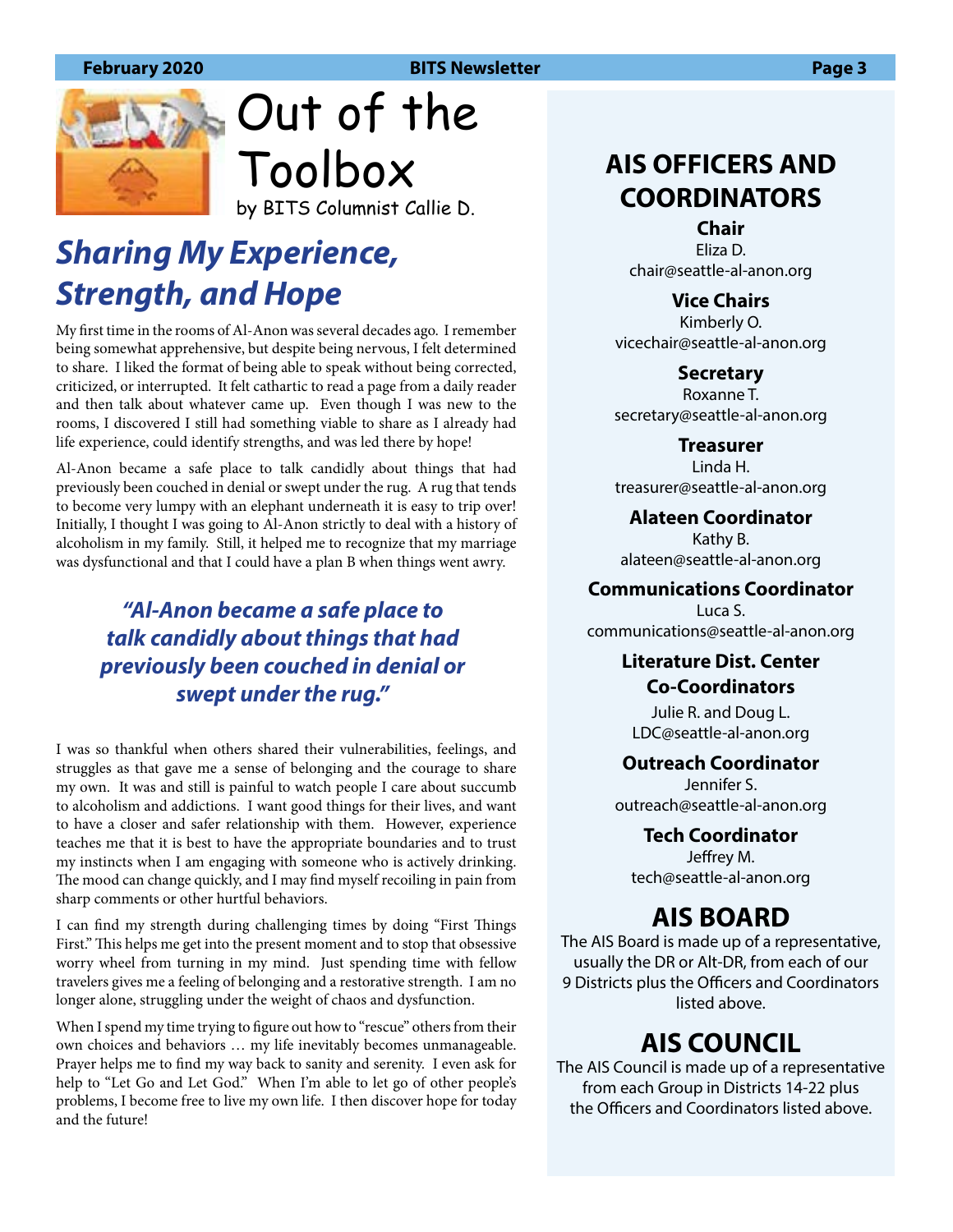# *Exercising Leadership* **by BITS Columnist Allen L.**

One of my character defects was taking over, assuming authority over whatever group I was part of. True, it was a valuable skill at work, not so much in my personal life.

Early in my Al-Anon practice, I tried very hard not to act as if I was in charge, particularly when participating in a group conscience. As with so many things I learn in Al-Anon, I went too far at first. I stopped leading when leadership was indicated.

This has surfaced recently in discussions around group safety. WSO has published some guidelines and discussion points to help groups review their practices to keep members safe, both physically and emotionally, at meetings and other Al-Anon functions.

As a military veteran and retired businessman, I am used to dealing with conflict and have a pretty thick skin for what might make others uncomfortable. A year or so ago, I was in a meeting where a member's share turned into a rant and seemed to be more about taking the other person's inventory than the member working on their program. I felt I should say something but didn't know how to stop the share.

Another member interrupted with the statement that "we aren't here to listen to you take the other person's inventory. Please limit your share to your feelings, ideas, and thoughts". To keep the meetings safe and on topic, I need to be willing to step up and stop inappropriate shares or behavior with a caring, gentle voice.

Contributing to a safe meeting means more than just being careful of my behavior or shares, it also means acting as a leader to keep those around me on track. Newcomers look to long-time members to model the program and follow the boundaries explained in the Al-Anon traditions.

I have challenged myself to work with my sponsor and my trusted Al-Anon friends to define where and when I should take on that leadership role, and how best to help my groups build and keep a safe place to come and share.

# *If the pants don't fit . . . Lessons on sanity from Step 2* **by BITS Columnist Fawn B.**

## *Step 2: Came to believe that a Power greater than ourselves could restore us to sanity.*

The 12 steps are amazing—dare I say, even miraculous? Not only has their practice saved lives from the grip of a fatal disease, but the design guides us gently. In Step one, we're eased into the idea that, perhaps, we're powerless and our lives are unmanageable. Okay, I'm listening. I can agree that trying to control the uncontrollable just might make my life a wee bit unwieldy. At that point, in Step two, I was told the big "T" truth with no sugar coating. I was told I was insane.

"One definition of insanity is performing the same action again and again, each time expecting to achieve a different result" (How Al-Anon Works, Pg 47). My stepdad used to say, "Insanity is like taking a drink of sour milk, then putting the carton back in the fridge hoping it will taste better later."

## *"My insanity started as a child surrounded by the chaos and heartbreak of active alcoholism."*

I have my own version these days. It involves a pair of pants that don't fit right. The waist is too high, the legs are too tight and the length is too long. But they are super stylish and the color is adorable. So, I keep them—hoping that some day the pants or my height will have changed and they will magically fit correctly. They never do.

My insanity started as a child surrounded by the chaos and heartbreak of active alcoholism. My husband describes insanity as believing the dysfunction is normal. As an adult I sought out similar "normal" circumstances believing I could finally fix it because I was no longer a powerless child. I mothered, managed and manipulated, yet nothing changed. The milk was still sour and the pants still didn't fit. So, I tried harder, ignored reality, stopped taking care of myself, obsessed over everything, and I became desperately controlling. Unmanageable? Yes. Insane? Absolutely!

## *"I mothered, managed and manipulated, yet nothing changed."*

Luckily I found Al-Anon. I was told a Higher Power could help. By that point I was ready to "Let Go and Let God." What could it hurt? My best thinking had failed. Why not listen to the wisdom of people that I respected within the program?

I came to believe I could be restored to sanity, that I wasn't alone, and that, for perhaps the first time, I could trust a God I didn't understand. I came to believe a Higher Power could and would help. And gradually, over time, things changed. I stopped playing detective, judge and jury. I started caring about my health. I made sincere friends in the program. I trusted my Sponsor. I stopped thinking I knew best. I got better, and less insane.

Today my life is unrecognizable from my pre-Al-Anon days. I'm so very grateful for a program of sanity, for a God I still don't understand, and for serenity I never could have imagined. I think it's finally time let to let go of those pants!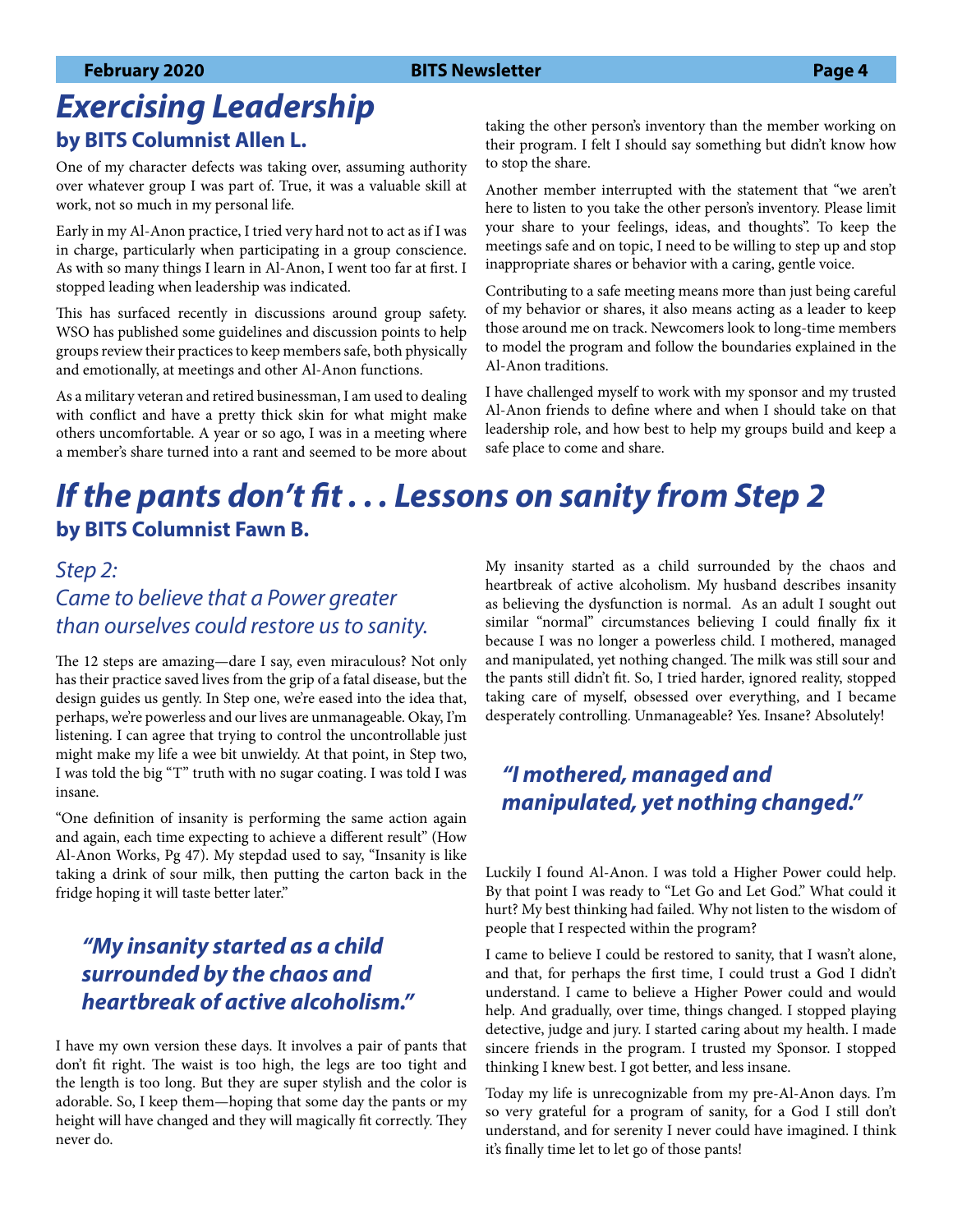# **Where to Send Donations**

#### **Service Arms and Instructions**

### AIS MAILING ADDRESS

505 Broadway E #400 Seattle, WA 98102-5023 or

Pay online by e-mailing your Group name and number along with the amount you wish to donate to [LDC@seattle-al-anon.org](mailto:LDC%40seattle-al-anon.org?subject=). You will then receive a QuickBooks payment request to enter the credit card information.

#### WASHINGTON AREA

Send e-mail to [treasurer@wa-al-anon.org](mailto:treasurer%40wa-al-anon.org?subject=) to request their address

### or

Go online to https://[wa-al-anon.org/7th-tradition/](http://www.wa-al-anon.org/7th-tradition/) Choose the donate button and you will be taken to a PayPal page to pay.

> AFG INC. (WSO) 1600 Corporate Landing Pkwy Virginia Beach, VA 23454-5617

> > or

Go online to https://[al-anon.org/contributions/](http://www.al-anon.org/contributions/)

District 14 Send e-mail to [district14@seattle-al-anon.org](mailto:district14%40seattle-al-anon.org?subject=) to request their address

> Districts 15 & 16 PO Box 1602 Bothell, WA 98041

District 17 Send e-mail to [district17@seattle-al-anon.org](mailto:district17%40seattle-al-anon.org?subject=) to request their address

#### District 18

Send e-mail to district18@seattle-al-anon.org to request their address

District 19 Send e-mail to [district19@seattle-al-anon.org](mailto:district19%40seattle-al-anon.org?subject=) to request their address

> District 20 PO Box 31288 Seattle, WA 98103

District 21 PO Box 55306 Shoreline, WA 98155

District 22 Send e-mail to [district22@seattle-al-anon.org](mailto:district19%40seattle-al-anon.org?subject=) to request their address

> Please make checks payable to the service arm listed above.

# *Alateen Update* **by Alateen Coordinator Kathy B.**

We have one new Alateen group in Seattle. This group started on Saturday, January 4, at Queen Anne Lutheran Church. The group has 2 AMIAS and a backup AMIAS when needed, and is supported by the Saturday morning "How Important Is It?" Women's AFG. We meet every Saturday at 10:30- 11:30 am.

Here is some information if your Al-Anon Group is interested in supporting a new Alateen group:

- Contact our AIS Alateen Coordinator to help you know what to do as you start the group
- Consider the location, time, and proximity of the Al-Anon meeting to ensure that teens will be able to attend
- Outreach to the fellowship and the community to let them know that a meeting will be starting
- Discuss how the Al-Anon group might support a new Alateen group by helping sponsor rent, literature, and snacks. If the group is not able to support the group financially, get in touch with your District Rep or AIS Alateen Coordinator to help find financial assistance.

#### *LEARNING NEW SKILLS AS AN AMIAS:*

It has been my pleasure to be part of the Alateen Program for the past year. First, I completed the training to be an AMIAS and was fortunate to be asked to be a back-up when an AMIAS could not attend a meeting. This allowed

#### *(Continued from page 6)*

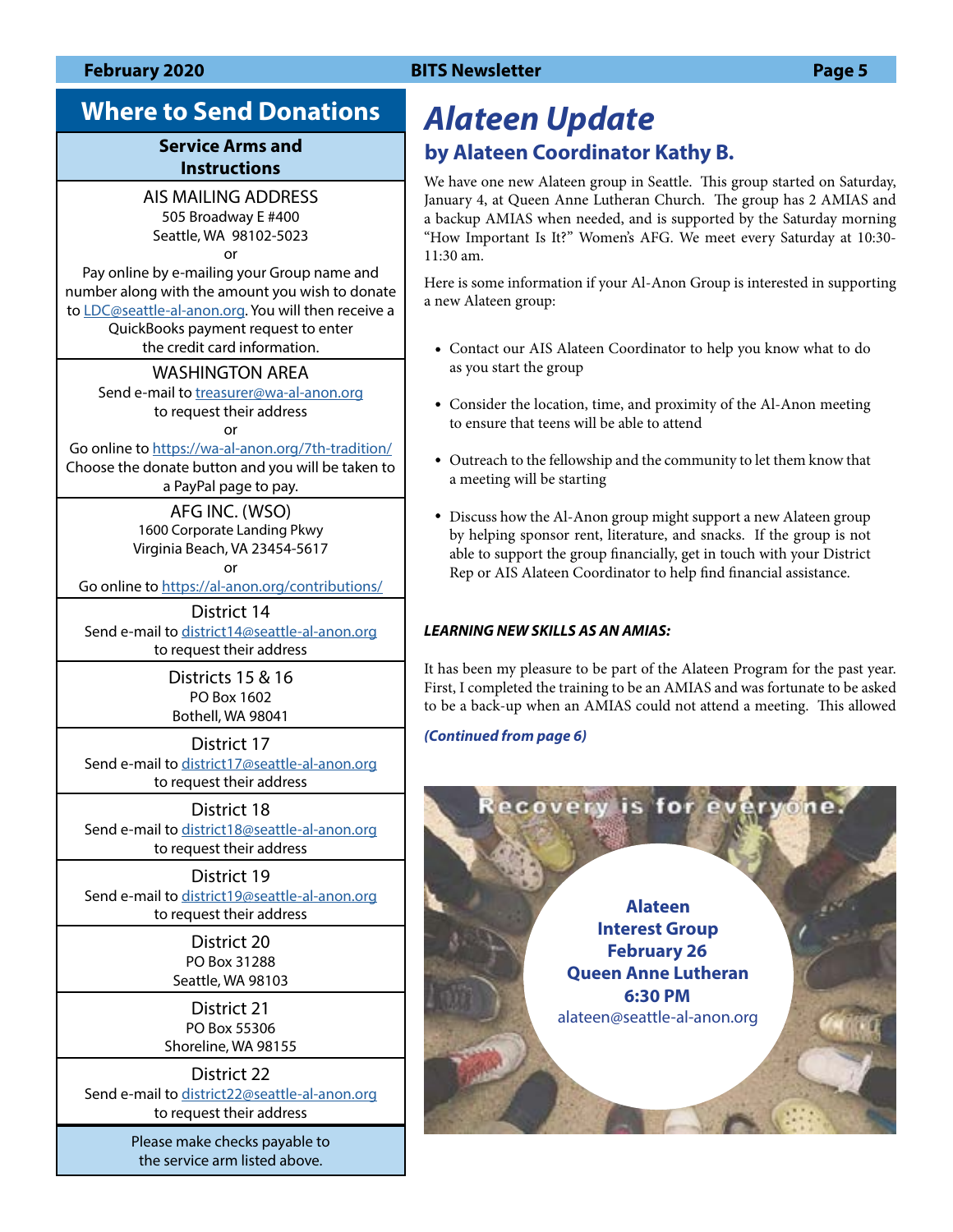# *Alateen Update*

*(Continued from page 5)*

me to see what Alateen is and how a meeting unfolds. I was happy to work with experienced AMIAS and got many of my questions answered. Being an AMIAS is helping me in my Al-Anon Program as I work on my character defects and learn new ways to act.

## *"Being an AMIAS is helping me in my Al-Anon Program as I work on my character defects and learn new ways to act."*

First, I am used to being in control and in charge. This led to my perfectionism. My role as an AMIAS is to encourage and support the teens to run their meeting. I am there to ensure that the meeting is a safe place for each teen, not to run the meeting. This is a new experience and has encouraged me to be a support for those in charge.

I am learning to be patient. When we started our new Alateen group, it was unpredictable how many Alateens would show up. We always prepared for a group, and some meetings have no members. On other days we may have one, two, three, or more members. We hold the meeting with whoever shows up and are grateful for each person.

I am also learning to ask for help. In Al-Anon, you are never alone. As an AMIAS, we have a relationship with our District, with our Alateen Coordinator and Safety Coordinator, and with the World Service Committee. We can ask for help if we do not know what to do and ask people to support us when needed.

| <b>DISTRICT REP AND</b>                                     | <b>DISTRICT BUSINESS</b>                               |
|-------------------------------------------------------------|--------------------------------------------------------|
| <b>CONTACT INFO</b>                                         | <b>MEETING INFORMATION</b>                             |
| <b>District 14</b>                                          | 4th Monday at 7:00 PM                                  |
| BZW.                                                        | Holy Family Catholic Church                            |
| district14@seattle-al-anon.org                              | 505 17th St SE, Auburn                                 |
| District 15                                                 | 3rd Saturday at 8:30 AM                                |
| Yvette O.                                                   | St. Luke's Lutheran Church                             |
| district15@seattle-al-anon.org                              | 3030 Bellevue Way NE, Bellevue                         |
| District 16<br>Barbara P.<br>district16@seattle-al-anon.org | Meets with District 15<br>See above                    |
| District 17                                                 | 1st Thursday at 6:30 PM                                |
| Massy A.                                                    | <b>Pritchard Hall</b>                                  |
| district17@seattle-al-anon.org                              | 99 Wells Ave S, Renton                                 |
| District 18                                                 | 1st Wednesday of EVEN months                           |
| Barb D.                                                     | at 7:00 PM                                             |
| district18@seattle-al-anon.org                              | Contact Barb D. for location                           |
| District 19<br>Linda H.<br>district19@seattle-al-anon.org   | 3rd Sunday at 7:00 PM<br>Contact Linda H. for Location |
| District 20                                                 | 2nd Monday from 6:00 - 7:30 PM                         |
| Elizabeth G.                                                | Denny Park Lutheran Church                             |
| district20@seattle-al-anon.org                              | 766 John St, Seattle                                   |
| <b>District 21</b>                                          | 1st Tuesday at 6:30 PM                                 |
| Gary H.                                                     | <b>Calvary Christian Assembly</b>                      |
| district21@seattle-al-anon.org                              | 6801 Roosevelt Way NE, Seattle                         |
| <b>District 22</b>                                          | 3rd Tuesday from 6:30 - 8:00 PM                        |
| Jackie T.                                                   | St David Emmanuel Episcopal Church                     |
| district22@seattle-al-anon.org                              | 18842 Meridian Ave N, Shoreline                        |



## **AIS Needs YOU!**

#### *Current Service Opportunities:*

**Phone Volunteer Coordinator Archivist Coordinator • Tech Co-Coordinator Treasurer-in-Training • Office Volunteers Phone Volunteers**



If you are interested in a particular area of service, please contact the appropriate Coordinator to see how you might serve on their committee.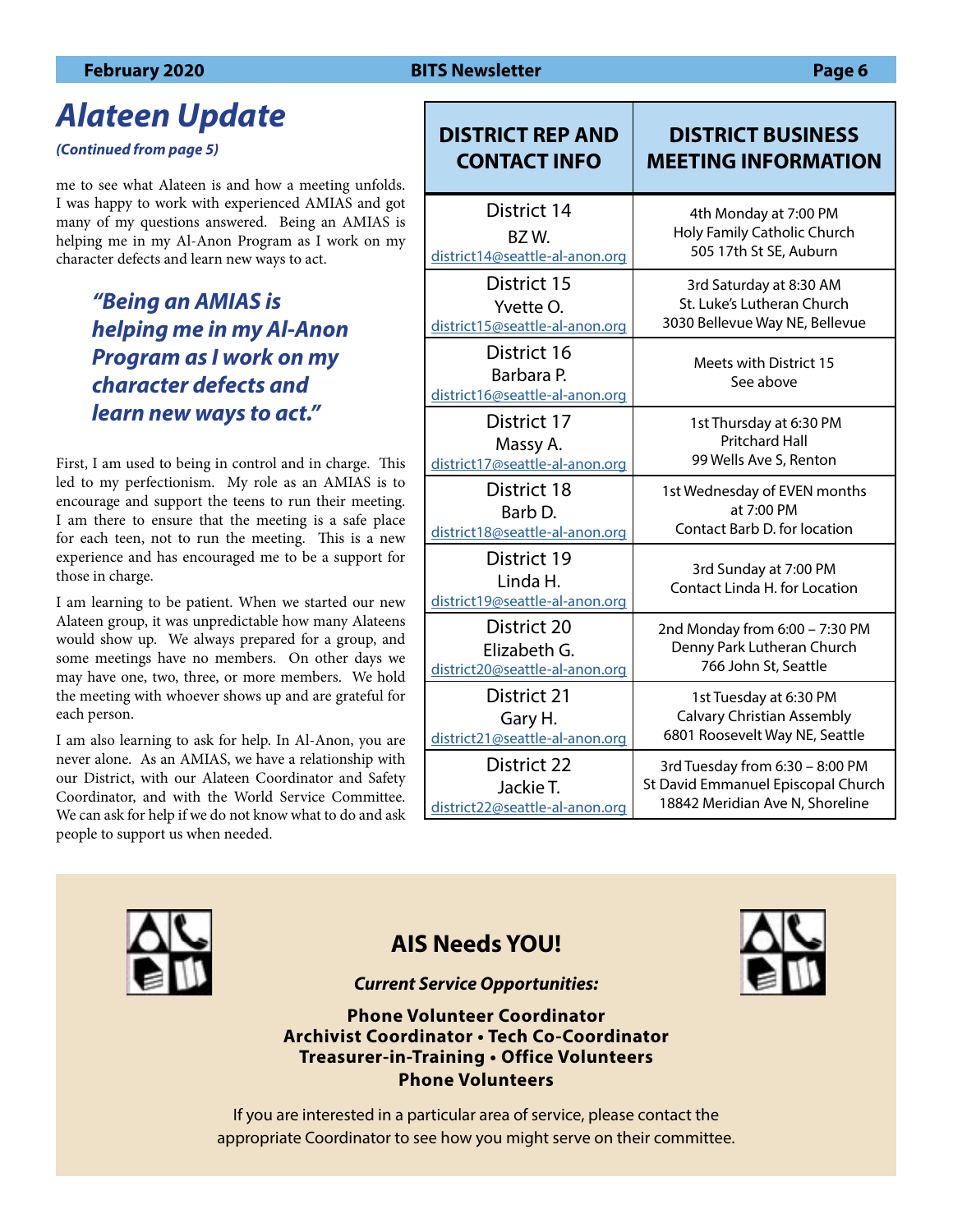# **Greater Seattle AIS Financial Activity Comparison**

|                               | Dec<br>2019 | Dec<br>2018 | 2019<br><b>YTD</b> |
|-------------------------------|-------------|-------------|--------------------|
| <b>REVENUE</b>                |             |             |                    |
| Donations                     | 1,465.94    | 2,772.09    | 14,862.73          |
| <b>Fundraisers</b>            | 0.00        | 0.00        | 0.00               |
| Literature                    | 2,678.45    | 3,160.10    | 35,962.27          |
| Misc.                         | 316.28      | 76.22       | 317.20             |
| <b>Total Revenue</b>          | 4,460.67    | 6,008.41    | 51,142.20          |
| Cost of Goods Sold            | 2,010.99    | 2,670.76    | 25,864.08          |
| <b>Gross Profit</b>           | 2,449.68    | 3,337.65    | 25,278.12          |
| <b>EXPENDITURES</b>           |             |             |                    |
| Alateen                       | 0.00        | 0.00        | 220.12             |
| Conferences                   | 0.00        | 0.00        | 418.92             |
| <b>Merchant Fees</b>          | 108.79      | 100.79      | 1,112.67           |
| <b>Event Expenses</b>         | 0.00        | 49.52       | 660.59             |
| <b>Insurance and Licenses</b> | 97.66       | 41.66       | 566.00             |
| Equipment                     | 1,544.64    | 0.00        | 1,615.64           |
| Office Supplies               | 92.47       | 8.90        | 350.45             |
| Outreach                      | 18.00       | 679.63      | 308.27             |
| <b>Professional Fees</b>      | 0.00        | 0.00        | 1,777.50           |
| Rent & Maintenance            | 625.00      | 625.00      | 7,582.84           |
| <b>Taxes</b>                  | 0.00        | 0.00        | 1,000.51           |
| Technology                    | 545.83      | 250.77      | 3,051.31           |
| Volunteer Bus/Parking         | 33.00       | 48.41       | 482.25             |
| Misc                          | 0.00        | 295.69      | 61.50              |
| <b>Total Expenses</b>         | 3,065.39    | 2,100.37    | 19,208.57          |
| <b>NET REVENUE</b>            | $-615.71$   | 1,237.28    | 6,069.55           |

The above chart is an unofficial simplified version of the AIS Treasurer's Report. For more detailed AIS Financial information, visit our Member's page at: www.seattle-al-anon.org/members



## Thank you for your donations and for your support of AIS!

Our funding now comes primarily from: • Donations by Members, Groups, and Districts • Literature sales

**PLEASE SEND ALL AIS MAIL INCLUDING CHECKS FOR LITERATURE ORDERS AND DONATIONS TO:**

> **505 Broadway E #400 Seattle, WA 98102-5023**

# *January AIS Council Meeting Summary* **by BITS Editor Luca S.**

**Treasurer's Report:** Treasurer Linda H shared financial reports and gave an overview of the current financial status. Signatures on the checking account will need to be changed to reflect the current board.

**Financial Policy Task Force:** The group has met once. They will look for good projects to spend down the amount that is determined to be above our ample reserves. Donations from groups are still necessary for continued AIS operating expenses.

**AIS Board Officers Insurance:** Eliza D gave an overview of the ongoing discussions about whether there is a need for Board of Director insurance for the AIS Board. Doug L and Roxanne T will research this further and report back by the end of March.

**Chair's Report:** Eliza D welcomed all those helping to make Al-Anon grow. She said that Luca S, Communications Coordinator, will send out meeting notices prior to the monthly AIS Board meetings. He will also research the distribution list for meeting reminders.

**Open Positions:** The Phone Volunteers Coordinator position is open and phone volunteers are needed. The information on the website that details the duties. Rosa V volunteered to help with Spanish-speaking callers. The Archivist Coordinator position is also open. Anyone who is interested in this position should contact Eliza D.

**AIS Office/LDC Co-Coordinators' Report:** Doug L and Julie R are learning the operation. The new office equipment is working well. They have done an inventory and have an accurate count of the literature. Service Manual Exchange: Eliza D explained the typical 3-year cycle between service manual updates. The discussion was tabled for a succinct motion next month.

**Alateen Coordinator's Report:** Kathy B and Jennifer S met with Seattle Schools to discuss bringing Alateen into Middle Schools. The new Saturday Alateen meeting started but no members have attend yet. The next AMIAS meeting is on January 22 to discuss future projects.

**Outreach Coordinator's Report:** Jennifer S is working on new Alateen meetings and possible bus advertising.

**Tech Coordinator's Report:** Jeff M submitted a report. He has updated the email addresses for the new board roles. Laurel W will attend the March AIS Council meeting regarding service for the deaf/hearing impaired community.

**Communications Coordinator Report:** Luca S is getting into the swing of things and Teresa H is sharing info with him. BITS submissions should be sent to Luca S at communications@seattleal-anon.org.

**Lois's Birthday Celebration Co-Coordinator's Report:** The celebration of Lois's birthday will be 5 pm February 29 at St Andrews Church. The room capacity is 180 people. This AIS fellowship event is also a potluck. Volunteers are needed. Please contact event@seattle-al-anon.org.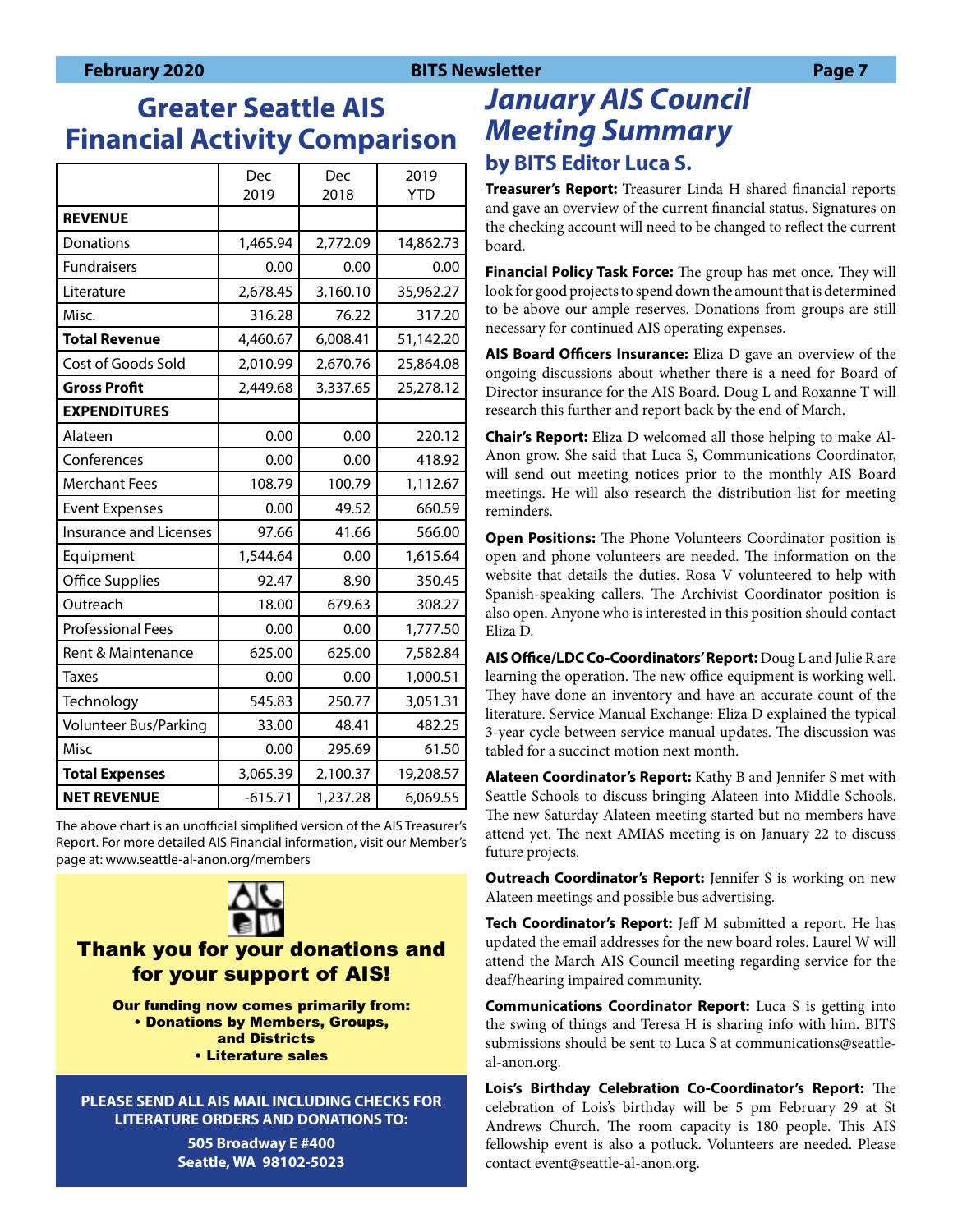# **2020 Al-Anon & Alateen Events Listing (as of February 1)**

**(Note: Includes AA Events and Conferences with Al-Anon Participation)**

| Feb              | Saturday            | <b>WA Area February</b>                        | Faith Episcopal Church                               | kitsapalanon@gmail.com                                 |
|------------------|---------------------|------------------------------------------------|------------------------------------------------------|--------------------------------------------------------|
| 1                | 9:00AM              | <b>AWSC</b>                                    | 20295 Little Valley Rd NE, Poulsbo                   |                                                        |
| Feb              | Saturday            | <b>No Reservations</b>                         | Swinomish Gymnasium                                  | noreservationsspeakermeeting.co                        |
| 1                | 7:00PM              | <b>Speakers Meeting</b>                        | 17311 Reservation Rd, La Conner                      | m                                                      |
| Feb              | Tuesday             | <b>District 21</b>                             | Calvary Christian Assembly                           | district21@seattle-al-anon.org                         |
| 4                | 6:30-8:00PM         | <b>Business Meeting</b>                        | 6801 Roosevelt Way NE, Seattle                       |                                                        |
| Feb              | Wednesday           | <b>District 18</b>                             | Contact the DR                                       | district18@seattle-al-anon.org                         |
| 5                | 7:00PM              | <b>Business Meeting</b>                        | (1st Wednesdays of EVEN months)                      |                                                        |
| Feb              | Thursday            | District 17                                    | <b>Pritchard Hall</b>                                |                                                        |
| 6                | 6:30PM              | <b>Business Meeting</b>                        | 99 Wells Ave S, Renton                               | district17@seattle-al-anon.org                         |
| Feb              | Saturday            | <b>Voices of Hope</b>                          | Faith Episcopal Church                               |                                                        |
| 8                | 7:00-8:30PM         | <b>Speaker Meeting</b>                         | 20295 Little Valley Rd NE, Poulsbo                   |                                                        |
| <b>Feb</b>       | Saturday            | <b>MESH</b>                                    | St. David Emmanuel Episcopal Church                  | mesh.coordnator@gmail.com                              |
| $\boldsymbol{8}$ | 7:30PM              | <b>Speakers Meeting</b>                        | 18842 Meridian Ave N, Shoreline                      | <b>No MESH Meeting in February</b>                     |
| Feb              | Monday              | District 20                                    | Denny Park Lutheran Church                           |                                                        |
| 10               | 6:00-7:30PM         | <b>Business Meeting</b>                        | 766 John St, Seattle                                 | district20@seattle-al-anon.org                         |
| Feb              | Thursday            |                                                | Holy Trinity Lutheran Church                         |                                                        |
| 13               | 7:30-9:00PM         | <b>AIS Council Meeting</b>                     | 8501 SE 40th St, Mercer Island                       | chair@seattle-al-anon.org                              |
| Feb              | Thursday            | Lake Hills Thursday Night AFG                  | St. Andrew's Lutheran Church                         | Opening Our Hearts,                                    |
| 13               | 7:30-9:00PM         | <b>Book Study</b>                              | 2650 148th Ave SE, Bellevue                          | <b>Transforming Our Losses</b>                         |
| Feb              | Saturday            | <b>Districts 15 &amp; 16</b>                   | St. Luke's Lutheran Church                           | district15@seattle-al-anon.org                         |
| 15               | 8:30AM              | <b>Business Meeting</b>                        | 3030 Bellevue Way NE, Bellevue                       | district16@seattle-al-anon.org                         |
| Feb              | Saturday            | <b>Kirkland Thursday Morning AFG</b>           | Seventh-Day Adventist Church                         | <b>Silent Auction &amp; Potluck</b>                    |
| 15               | 6:30-9:00PM         | <b>Silent Auction &amp; Potluck</b>            | 6400 108th Ave NE, Kirkland                          | district15@seattle-al-anon.org                         |
| Feb              | Saturday            | <b>HEAR</b>                                    | Hillside Church                                      |                                                        |
| 15               | 7:30PM              | <b>Speaker Meeting</b>                         | 930 E James St, Kent                                 |                                                        |
| Feb              | Sunday              | District 19                                    | Contact the DR                                       |                                                        |
| 16               |                     |                                                |                                                      |                                                        |
|                  | 7:00PM              | <b>Business Meeting</b>                        |                                                      | district19@seattle-al-anon.org                         |
| Feb              | Tuesday             | <b>District 22</b>                             | St. David Emmanuel Episcopal Church                  | district22@seattle-al-anon.org                         |
| 18               | 6:30-8:00PM         | <b>Business Meeting</b>                        | 18842 Meridian Ave N, Shoreline                      | (Thru glass doors/nursery)                             |
| Feb              | Thursday            | <b>Terrace View AFG</b>                        | Gloria Dei Lutheran Church                           |                                                        |
| 20               | 6:30-8:30PM         | <b>Speaker Meeting</b>                         | 3215 Larch Way, Lynnwood                             | 6:30PM Potluck                                         |
| Feb              |                     | <b>District 14</b>                             | Holy Family Catholic Church                          |                                                        |
| 24               | Monday<br>7:00PM    |                                                |                                                      | district14@seattle-al-anon.org                         |
| Feb              |                     | <b>Business Meeting</b><br><b>AIS Outreach</b> | 505 17th St SE, Auburn<br>Queen Anne Lutheran Church |                                                        |
| 26               | Wednesday<br>6:30PM |                                                |                                                      | outreach@seattle-al-anon.org                           |
|                  |                     | <b>Committee Meeting</b>                       | 2400 8th Ave W, Seattle                              |                                                        |
| Feb              | Saturday            | <b>Celebrating Lois's Birthday</b>             | St. Andrew's Lutheran Church                         | event@seattle-al-anon.org                              |
| 29               | 5:00PM              | A Tribute to Lois & Fellowship                 | 2650 148th Ave SE, Bellevue                          |                                                        |
| Mar              | Saturday            | <b>Burien Little Assembly</b>                  | <b>Brooklake Church</b>                              | www.burienlittleassembly.org                           |
| 14               | 11:00AM             |                                                | 629 S 356th St, Federal Way                          |                                                        |
| Mar              | Monday              | <b>Burien Turning Point AFG</b>                | St. Elizabeth's Episcopal                            | district18@seattle-al-anon.org                         |
| 30               | 7:00PM              | <b>Speaker Meeting</b>                         | 1005 SW 152nd St, Burien                             |                                                        |
| Mar              | Monday              | <b>Meadowdale AFG</b>                          | St. Hilda & St. Patrick Episcopal                    | Spring into Recovery<br>district22@seattle-al-anon.org |
| 30               | 7:00PM              | <b>Speakers Meeting</b>                        | 15224 52 <sup>nd</sup> Ave W, Edmonds                |                                                        |
| Mar              | Monday              | <b>Parents for Serenity AFG</b>                | Holy Trinity Lutheran Church                         |                                                        |
| 30               | 7:30PM              | <b>Speakers Meeting</b>                        | 8501 SE 40 <sup>th</sup> St, Mercer Island           |                                                        |
| Apr<br>$3 - 4$   | Weekend             | <b>WA Area Pre-Con</b><br><b>Assembly</b>      | Campbell's Resort<br>104 W Woodin Ave, Chelan        | chair@wa-al-anon.org                                   |

**Please submit event flyers to communications@seattle-al-anon.org**

For formatting and other information, please refer to the FYI section of our AIS web site: https://www.seattle-al-anon.org/members.html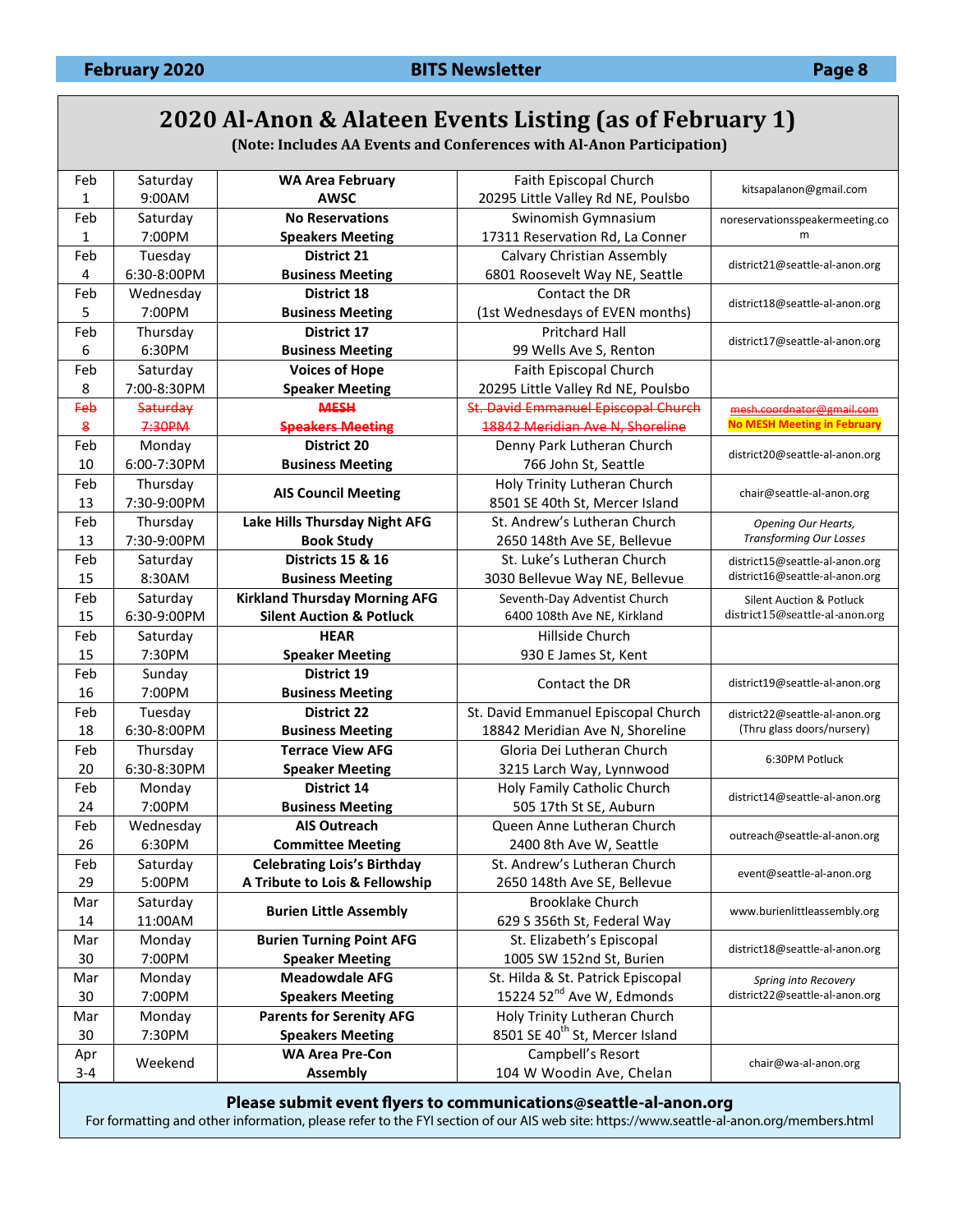# **Greater Seattle Area Al-Anon Information Service Al-Anon and Alateen Meeting Directory**

**Districts 14-22 as of January 20, 2020**

**For the most up-to-date meeting changes, go to seattle-al-anon.org Speak with an Al-Anon member at 206-625-0000.**

#### **Directory Guide**

| AA = Alcoholics Anonymous at Same Time & Place      |                                                            |  |  |  |
|-----------------------------------------------------|------------------------------------------------------------|--|--|--|
| AC = Adult Children of Alcoholics Same Time & Place |                                                            |  |  |  |
| AL = Al-Anon at Same Time & Place                   |                                                            |  |  |  |
| AT = Alateen at Same Time & Place                   |                                                            |  |  |  |
| ASL = American Sign Language                        | 45 = 45-Minute Duration                                    |  |  |  |
| B = Beginners Intro/Meeting                         | $60 = 60$ -Minute Duration                                 |  |  |  |
| CH = Childcare Offered                              | 75 = 75-Minute Duration                                    |  |  |  |
| FF = Fragrance Free                                 | 90 = 90-Minute Duration                                    |  |  |  |
| H = Handicap Accessible                             | 135 = 135-Minute Duration                                  |  |  |  |
|                                                     | $O =$ Open to Friends & Family of Alcoholics and Observers |  |  |  |
|                                                     |                                                            |  |  |  |

#### **To change meeting information: <http://wa-al-anon.org/> Log in. Then: RESOURCES > FOR MEMBERS > MAKE MEETING CHANGES. Enter changes.**

Note: The form will expand after you click the box for permanent or temporary change. Please do NOT submit changes to WSO or via mail or email. Need help? communications@seattle-al-anon.org

## **SPANISH LANGUAGE MEETINGS**

| <b>MON</b>                 | GFA UN REGALO PARA MI GFA                          | #30607125      |
|----------------------------|----------------------------------------------------|----------------|
| 7:00PM                     | St Matthew Church, 123 L St NE, Auburn             |                |
| 90/O                       |                                                    | <b>DIST 14</b> |
| <b>TUES</b>                | VIDA NUFVA GFA                                     | #65270         |
| 7:00PM                     | Kent Lutheran Church, 336 2nd Ave S, Kent          |                |
| 90/O/CH                    | (Free Childcare)                                   | <b>DIST 14</b> |
| <b>WED</b>                 | LIBERTAD Y ESPERANZA HIJOS ADULTOS GFA             |                |
| 7:00PM                     | Ed. United Meth, 828 Caspers St Rm 302, Edmonds    |                |
| 90/O                       | (park & enter in back of church) #30713224 DIST 22 |                |
| <b>WED</b>                 | SOLO POR HOY GFA                                   | #30591116      |
| 7:00PM                     | First United Methodist, 2201 NE 4th St, Renton     |                |
| 135/O/H/AC                 | (Downstairs)                                       | <b>DIST 17</b> |
| <b>THURS</b>               | GFA UN REGALO PARA MI GFA NEW                      | #30607125      |
| 10:00AM                    | St Matthew Church, 123 L St NE, Auburn             |                |
| 90/O                       |                                                    | <b>DIST 14</b> |
| <b>THURS</b>               | <b>GFA HIJOS ADULTOS UNIDAD</b>                    | 30675103       |
| 7:00PM                     | United Methodist, 16540 NE 80th St, Redmond        |                |
| 90/H/AC                    | (Room 104)                                         | <b>DIST 15</b> |
| <b>FRI</b>                 | VIDA NUEVA GFA                                     | #65270         |
| 7:00PM                     | Kent Lutheran Church, 336 2nd Ave S, Kent          |                |
| 90/O/CH                    | (Free Childcare/use back door)                     | <b>DIST 14</b> |
| <b>FRI</b>                 | <b>GFA VIVE</b>                                    | #30581849      |
| 7:00PM                     | Jubilee Reach Center, 14200 SE 13th Pl, Bellevue   |                |
| 90/O/B                     |                                                    | <b>DIST 16</b> |
|                            | For the most up-to-date meeting changes,           |                |
| go to: seattle-al-anon.org |                                                    |                |
|                            |                                                    |                |

## **SEATTLE CENTRAL ZONE**

### **Madison ParkCapitol HillDowntown BelltownQueen AnneMagnolia**

| <b>SUN</b>   | PATHWAYS TO RECOVERY AFG                           | #30536933          |
|--------------|----------------------------------------------------|--------------------|
| 12:00PM      | Seattle U Student Ctr, 901 12th Ave, #122, Seattle |                    |
| 90/O/H       | (Step Study)                                       | DIST <sub>20</sub> |
| <b>MON</b>   | <b>CAPITOL HILL AFG</b>                            | #64446             |
| 12:00PM      | St. Mark's Cathedral, 1245 10th Ave E, Seattle     |                    |
| 90/O         | (Admin Entry/2nd floor conference room)            | DIST 20            |
| <b>MON</b>   | QUEEN ANNE MID DAY AFG                             | #62081             |
| 12:00PM      | First Free Methodist, 3200 3rd Ave W, Seattle      |                    |
| 60/O/H       | (Park in rear/North Entry/Signs to Glen Rm)        | DIST <sub>20</sub> |
| <b>MON</b>   | <b>SERENITY REFRESHER AFG</b>                      | #47697             |
| 12:05PM      | YMCA, 909 4th Ave, Seattle (In Chapel)             |                    |
| 45/O/H       | (In chapel/Feel free to bring lunch)               | <b>DIST 20</b>     |
| <b>MON</b>   | MAGNOLIA MONDAY NIGHT FIRESIDE AFG                 | #63177             |
| 7:00PM       | Magnolia United Church of Christ,                  |                    |
| 60/O/H       | 3555 W McGraw St, Seattle (Upstairs)               | <b>DIST 20</b>     |
| <b>TUES</b>  | OPENING OUR HEARTS AFG NEW LOCATION #30614923      |                    |
| 7:00AM       | St Therese Parish House, 926 35th Ave, Seattle     |                    |
| 60/O         | (SE corner of 35th Ave E & E Marion St)            | <b>DIST 20</b>     |
| <b>TUES</b>  | Unity on Union AFG NEW LOCATION                    | #30592290          |
| 7:00PM       | Church of the Good Shepherd, 2116 E Union St,      |                    |
| 75/O         | Seattle (Late: signal at downstairs window)        | DIST <sub>20</sub> |
| <b>TUES</b>  | <b>DENNY PARK FAMILY AFG</b>                       | #27198             |
| 7:30 PM      | Denny Park Lutheran, 766 John St, Seattle          |                    |
| 60/O         | (Ring Bell for Entry)                              | <b>DIST 20</b>     |
| <b>WED</b>   | <b>QUEEN ANNE AFG</b>                              | #14319             |
| 8:00PM       | Queen Anne Lutheran, 2400 8th Ave W, Seattle       |                    |
| 75/0/AT/AA   |                                                    | DIST 20            |
| <b>THURS</b> | <b>FOCUS ON GRATITUDE AFG</b>                      | #30503143          |
| 7:00AM       | Seattle U Student Ctr, 901 12th Ave #122, Seattle  |                    |
| 90/O/FF      | (Jolly Rm-1st Floor/Street parking)                | DIST <sub>20</sub> |
| <b>THURS</b> | <b>MADISON MADRONA AFG</b>                         | #46407             |
| 7:30PM       | Epiphany Church, 1805 38th Ave, Seattle            |                    |
| 90/O/AC      | (Upstairs/Parish Hall/Adult Child last Thurs)      | DIST <sub>20</sub> |
| FRI          | <b>FRIDAY NIGHT LGBT AFG</b>                       | #14299             |
| 8:00PM       | Peer Seattle, 1520 Bellevue Ave, Ste 100, Seattle  |                    |
| 60/H         | (LGBT's Meeting)                                   | DIST 20            |
| <b>SAT</b>   | HOW IMPORTANT IS IT WOMEN AFG                      | #30578357          |
| 10:30AM      | 2400 8th Ave W, Seattle                            | <b>DIST 20</b>     |
| 60/O/H       | (Women's Meeting /McGraw St entry only/Upstairs)   |                    |
|              | We Need Phone Volunteers! Please contact           |                    |
|              | phones@seattle-al-anon.org to volunteer.           |                    |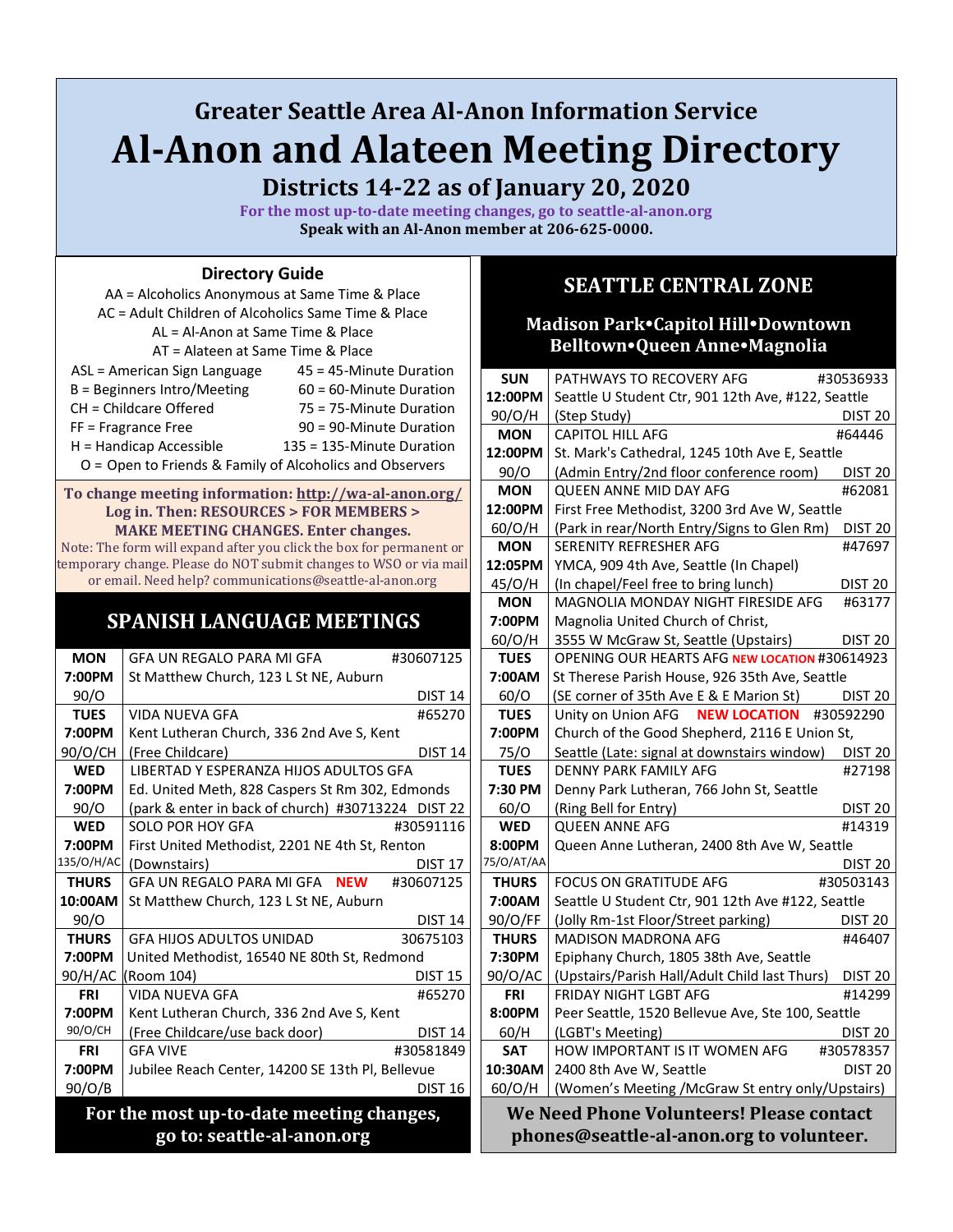## **NORTH ZONE**

#### **North SeattleShoreline Mountlake Terrace Lake Forest ParkLynnwoodEdmonds**

| <b>SUN</b>  | SUNDAY AM FRESH START AFG                            | #43260             |
|-------------|------------------------------------------------------|--------------------|
| 8:30AM      | UW Social Work, 4101 15th Ave NE #301, Seattle       |                    |
| 90/O/H/ASL  | (ASL available 1/26, 2/2, 2/16)                      | DIST <sub>20</sub> |
| <b>SUN</b>  | <b>BALLARD SUNDAY NITE AFG</b>                       | #14300             |
| 7:00PM      | St Paul's United Church of Christ, 6512 12th Ave NW, |                    |
| 90/O/H      | Seattle                                              | <b>DIST 21</b>     |
| <b>MON</b>  | HOPE FOR TODAY AFG                                   | #502461            |
| 7:00AM      | St Paul's United Church of Christ, 6512 12th Ave NW, |                    |
| 60/O/H/AA   | Seattle (Meets Mon, Wed, & Fri)                      | DIST 21            |
| <b>MON</b>  | 3RD PLACE LITERATURE STUDY AFG #30518096             |                    |
| 4:30PM      | Lake Forest Presbyterian, 17440 Brookside Blvd NE,   |                    |
| 60/O        | Lake Forest Park                                     | DIST <sub>22</sub> |
| <b>MON</b>  | <b>MEADOWDALE AFG</b>                                | #49029             |
| 7:00PM      | St Hilda St Patrick Episcopal, 15224 52nd Ave W,     |                    |
| 90/O/H      | Edmonds                                              | DIST <sub>22</sub> |
| <b>MON</b>  | NO EXPECTATIONS WOMEN'S AFG                          |                    |
| 7:00PM      | St. Paul's United Church of Christ, 6512 12th Ave W, |                    |
| 60/AA/H/O   | Seattle (NEW-1/2020: Women's Meeting) DIST 21        |                    |
| <b>MON</b>  | RICHMOND BEACH AFG                                   | #14320             |
| 7:30PM      | Aurora Ch of Nazarene, 1900 N 175th St, Shoreline    |                    |
| 90/O/H/AA   | (all meetings OPEN effective 1/2020)                 | DIST <sub>22</sub> |
| <b>MON</b>  | SALMON BAY CANDLELIGHT AFG                           | #41889             |
| 7:30PM      | Ballard First Lutheran, 2006 NW 65th St, Seattle     |                    |
| 90/O/H      | (Havvik Hall behind parking & house office) DIST 21  |                    |
| <b>MON</b>  | LAKE CITY MONDAY NIGHT AFG                           | #44358             |
| 7:30PM      | Lake City Presbyterian, 3841 NE 123rd St, Seattle    |                    |
| 90/O/H      | (1 Block off Sandpoint Way)                          | <b>DIST 21</b>     |
| <b>TUES</b> | <b>HIGHLAND TUESDAY AFG</b>                          | #14311             |
| 10:00AM     | St Dunstan's Episcopal, 722 N 145th St, Shoreline    |                    |
| 90/CH/B/H   | (Free Childcare/Paddington Nursery entry) DIST 21    |                    |
| <b>TUES</b> | LYNNWOOD ALMOST NOON                                 | #30729969          |
| 11:30AM     | Lynnwood Alano Club, 4001 198th SW Room B,           |                    |
| 60/O/H      | Lynnwood NEW MEETING                                 | DIST <sub>22</sub> |
| <b>TUES</b> | <b>VIEW RIDGE OPEN AFG</b>                           | #41334             |
| 7:30PM      | Sandpoint Community Church, 4710 NE 70th St,         |                    |
| 75/0/H/AA   | Seattle (Park in rear/Rear entrance)                 | <b>DIST 21</b>     |
| <b>TUES</b> | <b>NORTH END MEN'S AFG</b>                           | #500659            |
| 7:30PM      | St David's Emmanuel Episc, 18842 Meridian Ave N,     |                    |
| 90          | Shoreline (Men's Meeting)                            | DIST <sub>22</sub> |
| <b>TUES</b> | <b>EDMONDS AFG</b>                                   | #500668            |
| 7:30PM      | Edmonds United Methodist, 828 Caspers St             |                    |
| 90/O/H/AT   | Edmonds                                              | DIST <sub>22</sub> |
| <b>WED</b>  | HOPE FOR TODAY AFG                                   | #502461            |
| 7:00AM      | St Paul's United Church of Christ, 6512 12th Ave NW, |                    |
| 60/O/H/AA   | (Meets Mon, Wed & Fri)<br>Seattle                    | <b>DIST 21</b>     |
| <b>WED</b>  | <b>FRIENDS AFG</b><br><b>NEW TIME</b>                | #30611010          |
| 7:00PM      | North Seattle Friends, 7736 24th Ave NE, Seattle     |                    |
| 60/O/H/B    | (Side bldg. N of church)                             | DIST <sub>21</sub> |
| <b>WED</b>  | <b>SUNSET AFG</b>                                    | #14327             |
| 7:00PM      | Woodland Park Methodist, 302 N 78th St, Seattle      |                    |
| 90/O/H      | (Enter at rear)                                      | DIST 21            |

| <b>WED</b>   | <b>WEDNESDAY BACK TO BASICS AFG</b>                  | #501477                   |
|--------------|------------------------------------------------------|---------------------------|
| 7:00PM       | Bethesda Lutheran, 23406 56th Ave W,                 |                           |
| 60/O         | <b>Mountlake Terrace</b>                             | DIST <sub>22</sub>        |
| <b>WED</b>   | ALDERWOOD AFG                                        | #30623421                 |
| 7:00PM       | Maplewood Presbyter, 19523 84th Ave W, Edmonds       |                           |
| 75/0/H       | (Corner of 196th)                                    | DIST <sub>22</sub>        |
| <b>THURS</b> | <b>TERRACE VIEW AFG</b>                              | #30760                    |
| 7:00PM       | Gloria Dei Lutheran, 3215 Larch Way, Lynnwood        |                           |
| 90/O/H       |                                                      | DIST <sub>22</sub>        |
| <b>THURS</b> | <b>FREMONT AFG</b>                                   | #30580844                 |
| 7:30PM       | Fremont Baptist, 717 N 36th St, Seattle              |                           |
| 60/O         | (Meets in 1st floor lounge)                          | <b>DIST 20</b>            |
| <b>FRI</b>   | <b>HOPE FOR TODAY AFG</b>                            | #502461                   |
| 7:00AM       | St Paul's United Church of Christ, 6512 12th Ave NW, |                           |
| 60/O/H/AA    | Seattle (Meets Mon, Wed, & Fri)                      | <b>DIST 21</b>            |
| <b>FRI</b>   | <b>HIGHLANDS FRIDAY AM AFG</b>                       | #32362                    |
| 10:00AM      | St Dunstan's Episcopal, 722 N 145th St, Shoreline    |                           |
| 90           | (Enter from East side Parking Lot)                   | <b>Example 12</b> DIST 21 |
| <b>FRI</b>   | WOMEN'S FRIDAY WALLINGFORD AFG #30712924             |                           |
| 7:00PM       | Wallingford Presbyterian, 1414 N 42nd St, Seattle    |                           |
| 60/O         | (Women's Meeting/Enter back of church) DIST 20       |                           |
| <b>FRI</b>   | <b>SEATTLE MEN'S AFG</b>                             | #30582130                 |
| 7:30PM       | Northminster Presbyterian, 7706 25th Ave NW,         |                           |
| 90/O/H       | Seattle (Men's Meeting)                              | <b>DIST 21</b>            |
| <b>FRI</b>   | <b>TGIF AFG</b>                                      | #14171                    |
| 8:00PM       | Maplewood Presbyter, 19523 84th Ave W, Edmonds       |                           |
| 90/H/B       | (Corner of 196th)                                    | DIST <sub>22</sub>        |
| <b>SAT</b>   | SATURDAY AFG RECOVERY                                | #42815                    |
| 7:30PM       | Sandpoint Community Ch, 4710 NE 70th St, Seattle     |                           |
| 90/H         | (Enter on NE corner)                                 | <b>DIST 21</b>            |

## **ONCE A MONTH SPEAKER MEETINGS**

|         | 2nd SAT   M.E.S.H. 2nd SATURDAY SPEAKER AFG    | #503944            |
|---------|------------------------------------------------|--------------------|
| 7:30PM  | St David Emmanuel Episc, 18842 Meridian Ave N, |                    |
| 90/O/H  | Shoreline (Meets ONLY on 2nd Saturday)         | <b>DIST 22</b>     |
| 3rd SAT | H.E.A.R. SPEAKER MEETING AFG                   | #30507169          |
|         | 7:30PM   Hillside Church, 930 E James St, Kent |                    |
| 90/O/H  | (Meets ONLY on 3rd Saturday)                   | DIST <sub>14</sub> |
|         |                                                |                    |

**All Members and Guests are invited to attend the M.E.S.H. & H.E.A.R. Speaker Meetings.**

## **PHONE NUMBERS**

## **Speak with a Member 206-625-0000**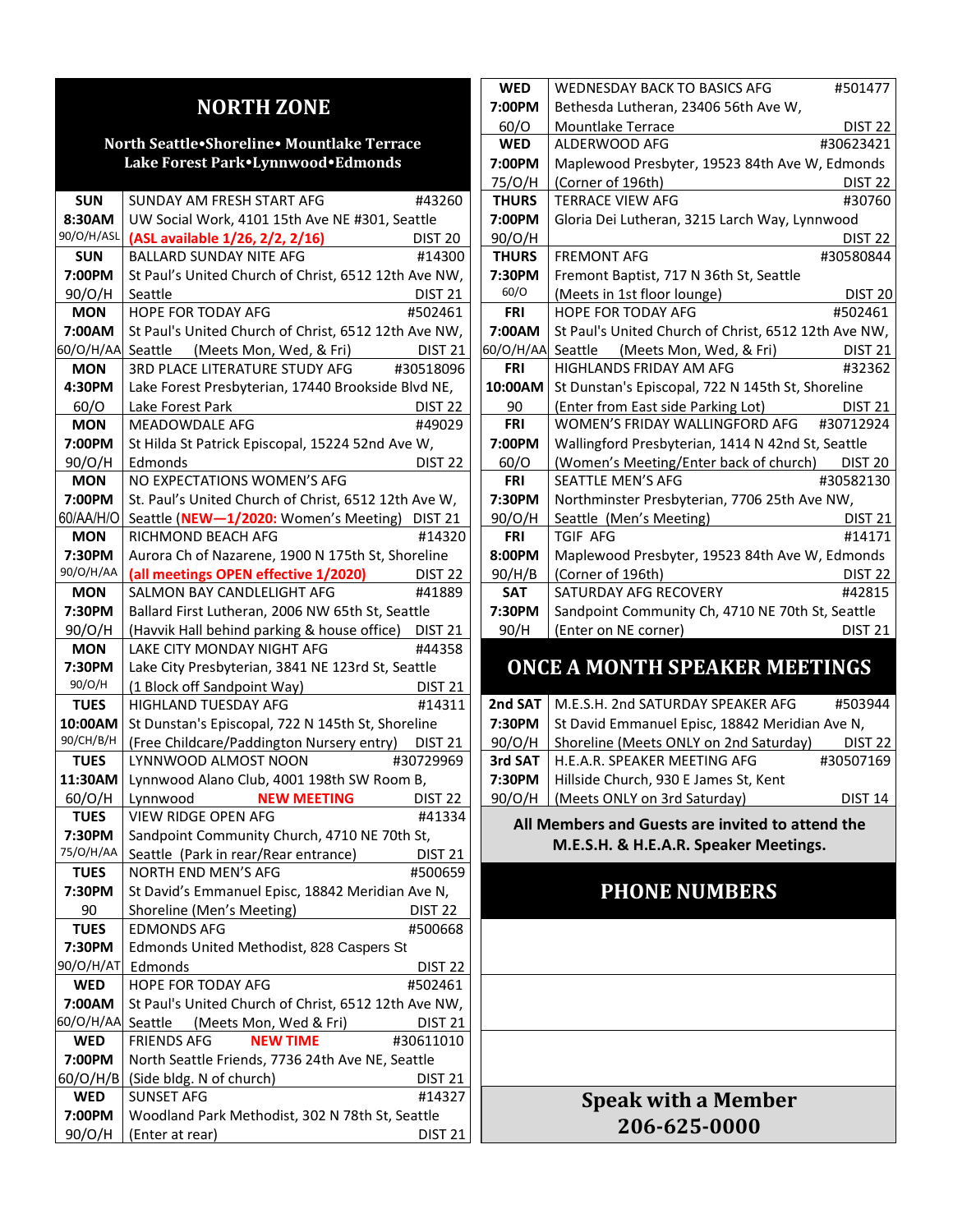## **SOUTH ZONE**

### **South & West SeattleBurienDes Moines Federal WayAuburnKentRentonEnumclaw**

| <b>SUN</b>       | ENUMCLAW SUNDAY NITE AFG<br>#53679                                                      |  |
|------------------|-----------------------------------------------------------------------------------------|--|
| 6:00PM           | Hillside Community Church, 24015 SE 436th Way,                                          |  |
| 90/B/H           | Enumclaw<br>DIST 14                                                                     |  |
| <b>SUN</b>       | AUBURN SUNDAY NIGHT AFG<br>#14111                                                       |  |
| 7:30PM           | Holy Family Catholic Church, 505 17th St SE, Auburn                                     |  |
| 90/H/AA          | (Enter main church on 17th St SE)<br><b>Example 14</b>                                  |  |
| <b>MON</b>       | MONDAY MORNING JUMP START AFG #63297                                                    |  |
| 10:30AM          | Zion Lutheran Church, 1305 17th St SE, Auburn                                           |  |
| 90/H/AA          | (Auburn Way at M St)<br><b>DIST 14</b>                                                  |  |
| MON              | MONDAY AT A TIME AFG<br>#30597929                                                       |  |
| 1:30PM           | Highline United Methodist, 13015 1st Ave S, Burien                                      |  |
| 60/O/H           | DIST 18                                                                                 |  |
| <b>MON</b>       | SALTWATER AFG<br>#30512485                                                              |  |
| 6:30PM           | Saltwater Unitarian-Universalist, 25701 14th Pl S,                                      |  |
| 90/O/H           | Des Moines (Meets in Church Office)<br>DIST 14                                          |  |
| <b>MON</b>       | #30512114<br><b>JUST FOR TODAY AFG</b>                                                  |  |
| 7:00PM           | Brooklake Community Church, 629 S 356th St,                                             |  |
| 90/O/AA          | Federal Way<br>DIST <sub>14</sub>                                                       |  |
| <b>MON</b>       | <b>BURIEN TURNING POINT AFG</b><br>#49260                                               |  |
| 7:00PM           | St Elizabeth's Episcopal, 1005 SW 152nd St, Burien                                      |  |
| 90/O/H           | (Speaker on 5th Monday)<br><b>DIST 18</b>                                               |  |
| <b>MON</b>       | <b>RENTON MONDAY NITE AFG</b><br>#50914                                                 |  |
| 7:00PM           | Pritchard Hall, 99 Wells Ave S, Renton                                                  |  |
| 90/O             | DIST <sub>17</sub>                                                                      |  |
| <b>TUES</b>      | <b>RENTON TUESDAY MORNING AFG</b><br>#14290                                             |  |
| 10:00AM          | First United Methodist, 2201 NE 4th St, Renton                                          |  |
| 90/O/H           | (Lower lot and entrance)<br>DIST <sub>17</sub>                                          |  |
| <b>TUES</b>      | <b>TUESDAY REBOOT AFG</b><br>#30619812                                                  |  |
| 12:30 PM         | Fauntleroy Church, 9140 California Ave SW, Seattle                                      |  |
| 75/O/H           | (Meets in Library)<br>DIST 19                                                           |  |
| <b>TUES</b>      | TUESDAY NITE LIVING THE LEGACIES AFG #30629713                                          |  |
| 7:00PM           | Pritchard Hall, 99 Wells Ave S, Renton                                                  |  |
| 90/O             | DIST <sub>17</sub>                                                                      |  |
| <b>TUES</b>      | #65354<br>STEPS TO SERENITY AFG                                                         |  |
| 7:00PM           | Des Moines Methodist, 22225 9th Ave S,                                                  |  |
| 60/O/H/AA        | <b>DIST 18</b><br>Des Moines                                                            |  |
| <b>TUES</b>      | PARENTS AND FRIENDS AFG<br>#30543700                                                    |  |
| 7:00PM           | St Matthew Episcopal, 123 L St NE, Auburn                                               |  |
| 90/O             | (Parent-Focused Meeting)<br><b>DIST 14</b><br>WEDNESDAY MORNING SUNSHINE AFG            |  |
| <b>WED</b>       | #25474                                                                                  |  |
| 10:30AM          | Light of Christ Lutheran Church, 2400 SW 344th St,                                      |  |
| 90/CH            | Federal Way (Free Childcare)<br><b>DIST 14</b><br>LET IT BEGIN WITH ME AFG<br>#30600898 |  |
| WED              |                                                                                         |  |
| 1:30PM<br>60/O/H | Highline United Methodist, 13015 1st Ave S, Burien<br>(Use side entrance/basement)      |  |
| <b>WED</b>       | <b>DIST 18</b><br>MAPLE VALLEY WEDNESDAY NIGHT AFG<br>#62618                            |  |
| 7:00PM           | Light of Life Lutheran Church, 28505 216th Ave SE,                                      |  |
| 90/O/H           | Covington (Behind church)                                                               |  |
| <b>WED</b>       | DIST <sub>17</sub><br>EXPERIENCE, STRENGTH, HOPE AFG<br>#30519364                       |  |
| 7:00PM           | Fairwood United Methodist, 15255 SE Fairwood Blvd,                                      |  |
| 90/O/H           |                                                                                         |  |
|                  | DIST <sub>17</sub><br>Renton                                                            |  |

| WED         | <b>COURAGE TO CHANGE AFG</b>                         | #62852             |
|-------------|------------------------------------------------------|--------------------|
| 7:00PM      | Mt Baker Park Presbyter, 3201 Hunter Blvd S, Seattle |                    |
| 90/O        | (Speaker 4th Wednesday)                              | <b>DIST 19</b>     |
| <b>WED</b>  | AUBURN WEDNESDAY NIGHT AFG                           | #14109             |
| 7:30PM      | Zion Lutheran Church, 1305 17th St SE, Auburn        |                    |
| 90/H/AT/AA  | (Auburn Way at M St)                                 | <b>DIST 14</b>     |
| <b>THUR</b> | SOUND SERENITY AFG                                   | #45476             |
| 12:30PM     | Grace Lutheran, 22975 24th Ave S, Des Moines         |                    |
| 90/H        | (Side door at north of church)                       | <b>DIST 18</b>     |
| <b>THUR</b> | W SEATTLE WOMEN LIVING IN FOCUS AFG                  | #44646             |
| 6:30PM      | Fauntleroy Church, 9140 California Ave SW, Seattle   |                    |
| 90/CH/H     | (Childcare/Women's Meeting)                          | <b>DIST 19</b>     |
| <b>THUR</b> | RENTON THURSDAY NIGHT AFG                            | #14286             |
| 7:30PM      | Pritchard Hall, 99 Wells Ave S, Renton               |                    |
| 90/O        |                                                      | <b>DIST 17</b>     |
| <b>FRI</b>  | AUBURN FRIDAY MORNING AFG                            | #23848             |
| 10:30AM     | Zion Lutheran Church, 1305 17th St SE, Auburn        |                    |
|             | 90/H/AA (Auburn Way at M St)                         | DIST 14            |
| <b>FRI</b>  | <b>BURIEN FRIDAY NIGHT AFG</b>                       | #14302             |
| 7:30PM      | St Elizabeth's Episcopal, 1005 SW 152nd St, Burien   |                    |
| 90/O/H      |                                                      | <u>DIST 18</u>     |
| <b>FRI</b>  | <b>KENT ALL MEN'S AFG</b>                            | #14217             |
| 7:30PM      | Holy Spirit Church, 327 2nd Ave S, Kent              |                    |
| 90/O/H      | (Men's Meeting/Library/enter in back)                | <b>DIST 14</b>     |
| SAT         | WEST SEATTLE SATURDAY MORNING AFG                    | #37671             |
| 8:30AM      | St John's Episc, 3050 California Ave, Parish Hall,   |                    |
| 90/O/CH/H   | Seattle (Childcare/Enter 42nd/Park W Sea Hi) DIST 19 |                    |
| SAT         | <b>CHANGING ATTITUDES AFG</b>                        | #53678             |
| 9:00AM      | Wayside Church of Christ, 2000 SW Dash Point Rd,     |                    |
| 90/O/B      | Federal Way                                          | DIST 14            |
| SAT         | SATURDAY MORNING OPEN BREAKFAST AFG #66395           |                    |
| 9:30AM      | Trotter's Family Restaurant, 825 Harvey Rd, Auburn   |                    |
| 90/O        |                                                      | <b>DIST 14</b>     |
| <b>SAT</b>  | UPWARD BOUND AGAIN AFG                               | #14331             |
| 10:00AM     | Genesis Global Spirituality, 233 S 156th St, Burien  |                    |
| 90/O/H      |                                                      | DIST 18            |
| <b>SAT</b>  | <b>EXPECT A MIRACLE AFG</b>                          | #14216             |
| 10:00AM     | Kent United Methodist Church, 11010 SE 248th St,     |                    |
| 90/O/H      | Kent                                                 | DIST 14            |
| <b>SAT</b>  | RENTON FOURTH STEP STUDY GROUP AFG                   | #61102             |
| 10:00AM     | Pritchard Hall, 99 Wells Ave S, Renton               |                    |
| 90/0        |                                                      | DIST <sub>17</sub> |
| SAT         | <b>RENTON SATURDAY MORNING AFG</b>                   | #37673             |
| 10:30AM     | Valley Church, 16431 SE Renton-Issaquah Rd, Renton   |                    |
| 90/H        | (Downstairs/Follow Signs)                            | DIST 17            |

## **VASHON ISLAND MEETINGS**

| <b>SUN</b>  | VASHON SUNDAY SIDE UP AFG                           | #30043         |
|-------------|-----------------------------------------------------|----------------|
| 9:00AM      | Vashon Presbyterian, 17708 Vashon Hwy SW,           |                |
| 90/O/FF     | Vashon (Upstairs Belfry)                            | <b>DIST 19</b> |
| <b>TUES</b> | VASHON ISLAND WOMEN'S AFG                           | #502955        |
| 6:30PM      | Episcopal of the Holy Spirit, 15420 Vashon Hwy SW,  |                |
| 90/O/H/FF   | Vashon (Women's Meeting)                            | <b>DIST 19</b> |
| <b>SAT</b>  | SATURDAY IN THE BELFRY AFG                          | #30556459      |
| 10:00AM     | Vashon Presbyterian, 17708 Vashon Hwy SW,           |                |
| 90/O/B      | Vashon (Upstairs in Belfry - Pull Cow Bell) DIST 19 |                |